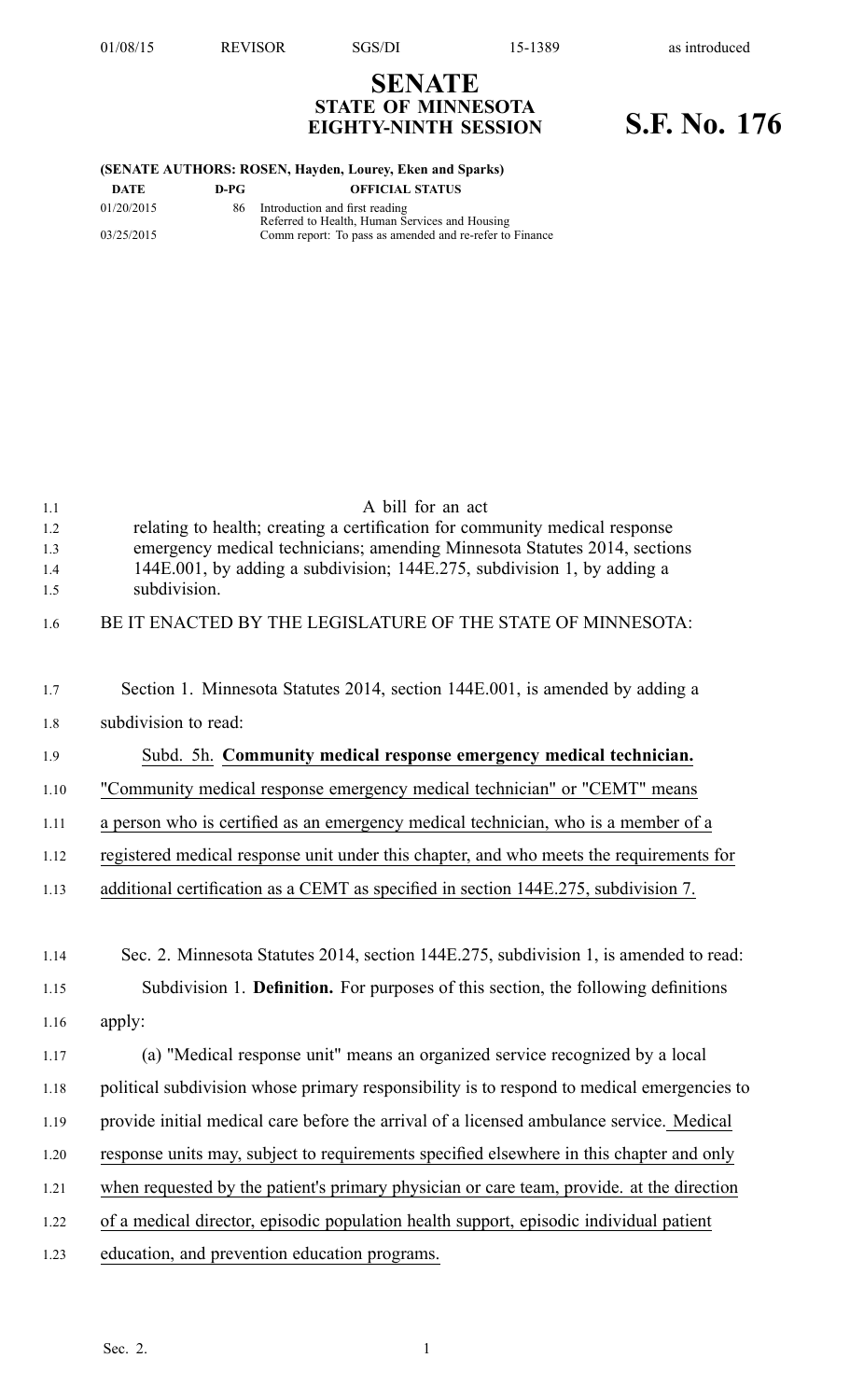- 2.1 (b) "Specialized medical response unit" means an organized service recognized by <sup>a</sup> 2.2 board-approved authority other than <sup>a</sup> local political subdivision that responds to medical 2.3 emergencies as needed or as required by local procedure or protocol.
- 2.4 Sec. 3. Minnesota Statutes 2014, section 144E.275, is amended by adding <sup>a</sup> subdivision 2.5 to read:
- 2.6 Subd. 7. **Community medical response emergency medical technician.** (a) To be 2.7 eligible for certification by the board as <sup>a</sup> CEMT, an individual shall: 2.8 (1) be currently certified as an EMT or AEMT; 2.9 (2) have two years of service as an EMT or AEMT; 2.10 (3) be <sup>a</sup> member of <sup>a</sup> registered medical response unit as defined in this chapter; 2.11 (4) successfully complete <sup>a</sup> CEMT training program from <sup>a</sup> college or university that 2.12 has been approved by the board or accredited by <sup>a</sup> board-approved national accrediting 2.13 organization. The training must include clinical experience under the supervision of the 2.14 medical response unit medical director, an advanced practice registered nurse, <sup>a</sup> physician 2.15 assistant, or <sup>a</sup> public health nurse operation under the direct authority of <sup>a</sup> local unit 2.16 of government; and 2.17 (5) complete <sup>a</sup> board-approved application form. 2.18 (b) A CEMT must practice in accordance with protocols and supervisory standards 2.19 established by the medical response unit medical director in accordance with section 2.20 144E.265. 2.21 (c) A CEMT may provide episodic population health services as approved by the 2.22 medical response unit medical director. 2.23 (d) A CEMT may provide episodic individual patient education and prevention 2.24 education only as directed by <sup>a</sup> patient care plan developed by the patient's primary 2.25 physician, an advanced practice registered nurse, or <sup>a</sup> physician assistant, in conjunction 2.26 with the medical response unit medical director and relevant local health care providers. 2.27 The care plan must ensure that the services provided by the CEMT are consistent with 2.28 services offered by the patient's health care home, if one exists, that the patient receives 2.29 the necessary services, and that there is no duplication of services to the patient. 2.30 (e) A CEMT is subject to all certification, disciplinary, complaint, and other 2.31 regulatory requirements that apply to EMTs under this chapter.

## 2.32 Sec. 4. **COMMUNITY MEDICAL RESPONSE EMERGENCY MEDICAL**

## 2.33 **TECHNICIAN SERVICES COVERED UNDER THE MEDICAL ASSISTANCE**

2.34 **PROGRAM.**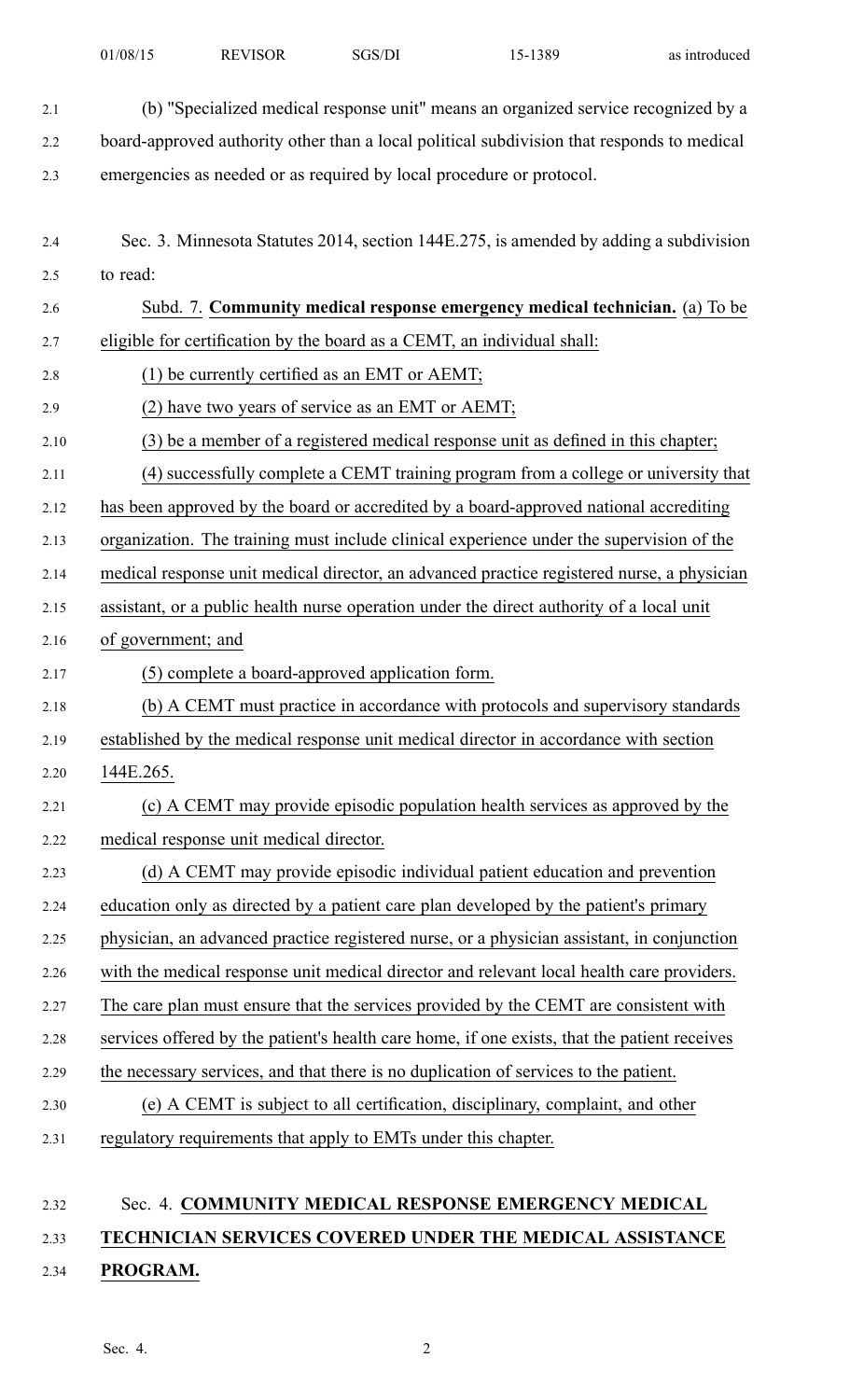| 3.1  | (a) The commissioner of human services, in consultation with representatives of            |
|------|--------------------------------------------------------------------------------------------|
| 3.2  | emergency medical service providers, physicians, public health nurses, community           |
| 3.3  | health workers, the Minnesota State Fire Chiefs Association, the Minnesota Professional    |
| 3.4  | Firefighters Association, the Minnesota State Firefighters Department Association, and     |
| 3.5  | local public health agencies, shall determine specified services and payment rates for     |
| 3.6  | these services to be performed by community medical response emergency medical             |
| 3.7  | technicians certified under Minnesota Statutes, section 144E.275, subdivision 7, and       |
| 3.8  | covered by medical assistance under Minnesota Statutes, section 256B.0625. Services        |
| 3.9  | may include interventions intended to prevent avoidable ambulance transportation or        |
| 3.10 | hospital emergency department use, care coordination, diagnosis-related patient education, |
| 3.11 | and population-based preventive education.                                                 |
| 3.12 | (b) Payment for services provided by a community medical response emergency                |
| 3.13 | medical technician must be:                                                                |
| 3.14 | (1) ordered by a medical response unit medical director;                                   |
| 3.15 | (2) part of a patient care plan that has been developed in coordination with the           |
| 3.16 | patient's primary physician and relevant local health care providers; and                  |
| 3.17 | (3) billed by an eligible medical assistance enrolled provider that employs or             |
| 3.18 | contracts with the community medical response emergency medical technician.                |
| 3.19 | In determining the community medical response emergency medical technician services        |
| 3.20 | to include under medical assistance coverage, the commissioner of human services shall     |
| 3.21 | consider the potential of hospital admittance and emergency room utilization reductions as |
| 3.22 | well as increased access to quality care in rural communities.                             |
| 3.23 | (c) The commissioner of human services shall submit the list of services to be             |
| 3.24 | covered by medical assistance to the chairs and ranking minority members of the            |
| 3.25 | legislative committees with jurisdiction over health and human services policy and         |
| 3.26 | spending by January 15, 2016. These services shall not be covered by medical assistance    |
| 3.27 | until legislation providing coverage for the services is enacted in law.                   |
|      | Sec. 5. EVALUATION OF COMMUNITY ADVANCED EMERGENCY                                         |
| 3.28 |                                                                                            |
| 3.29 | MEDICAL TECHNICIAN SERVICES.                                                               |
| 3.30 | If legislation is enacted to cover community advanced emergency medical technician         |
| 3.31 | services with medical assistance, the commissioner of human services shall evaluate the    |
| 3.32 | effect of medical assistance and MinnesotaCare coverage for those services on the cost     |

- 3.33 and quality of care under those programs and the coordination of those services with the
- 3.34 health care home services. The commissioner shall presen<sup>t</sup> findings to the chairs and
- 3.35 ranking minority members of the legislative committees with jurisdiction over health and